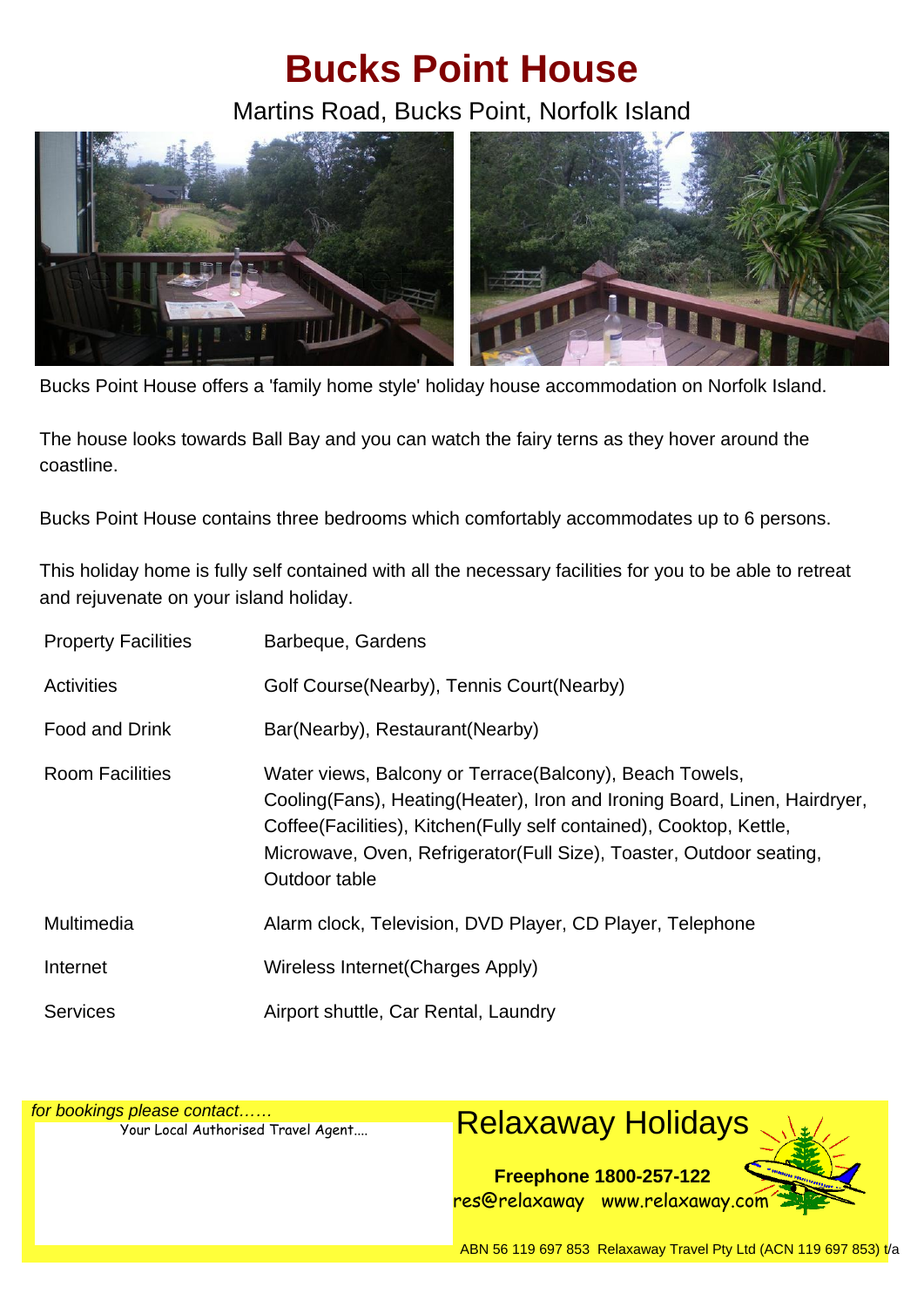## **Bucks Point House**

Car Parking Parking(Free parking on site-No reservation required)

General Non smoking rooms











for bookings please contact……

## S please contact......<br>Your Local Authorised Travel Agent.... **Relaxaway Holidays**

**Freephone 1800-257-122** res@relaxaway www.relaxaway.com



ABN 56 119 697 853 Relaxaway Travel Pty Ltd (ACN 119 697 853) t/a